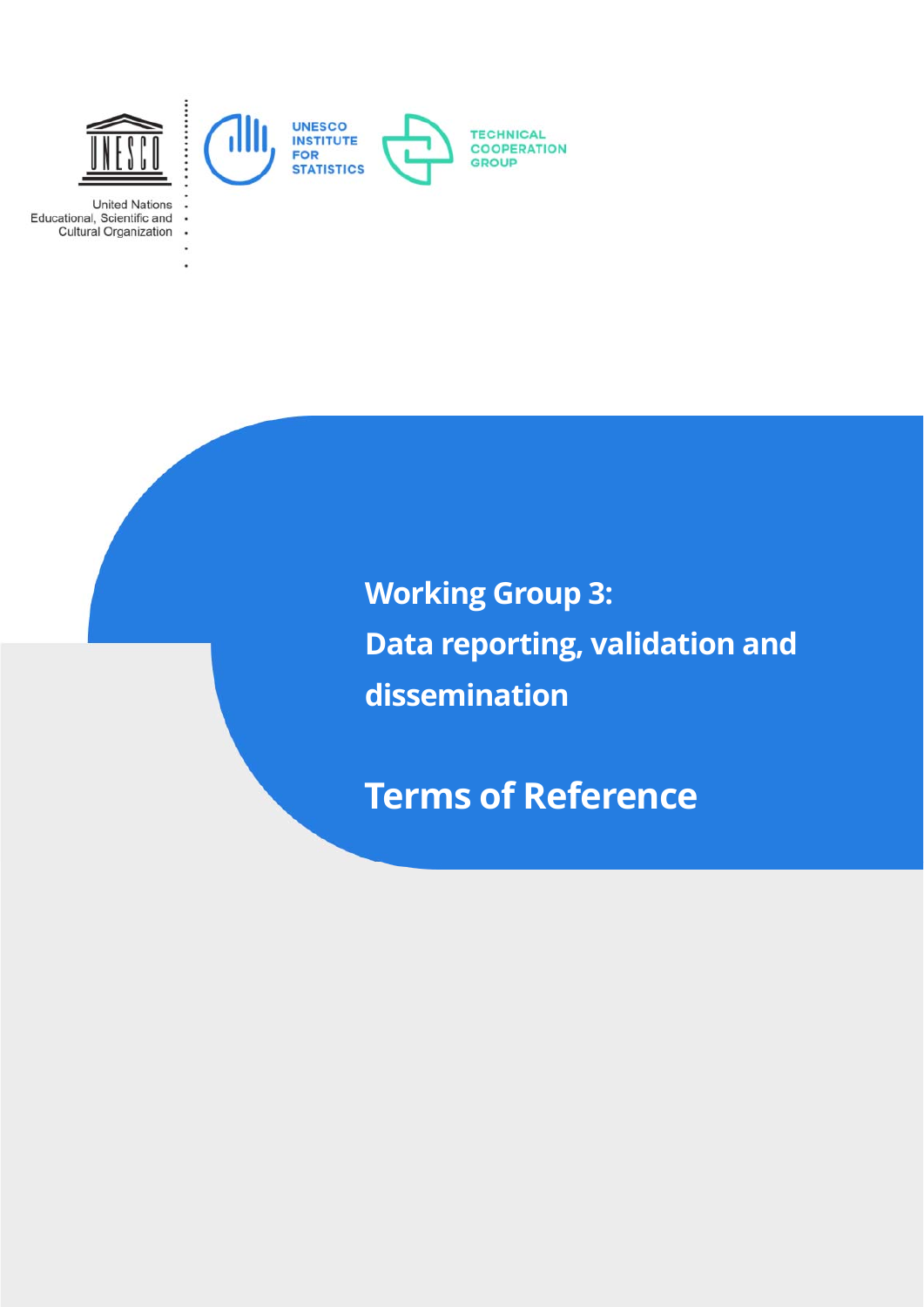

#### **Background**

- 1. With the adoption of the Sustainable Development Goals (SDGs) at the UN General Assembly in September 2015 and the Education 2030 Framework for Action (FFA) at the UNESCO General Conference in November 2015, greater attention has turned to the processes which aim to set out an appropriate plan for monitoring progress towards the targets associated with SDG 4 on education. At the level of global monitoring, the Inter-Agency and Expert Group on the Sustainable Development Goal Indicators (IAEG-SDGs) has made a proposal for global indicators which was approved by the UN Statistical Commission in March 2016. A slightly refined version was agreed in March 2017 and formally adopted by the UN General Assembly in July 2017. At the level of sectoral thematic monitoring, the Technical Advisory Group on post-2015 education indicators (TAG), established by the UNESCO, set out a proposal for 43 thematic indicators that was included in the Education 2030 Framework for Action.
- 2. In this context and to lead the development and implementation of the thematic indicators for education, the UNESCO Institute for Statistics (UIS) and the UNESCO Education Sector's Division of Education 2030 Support and Coordination (UNESCO ED/ESC) convened the Technical Cooperation Group on the SDG 4-Education 2030 Indicators (TCG) in May 2016. The TCG provides a platform to discuss and develop the indicators used for monitoring the Education 2030 targets in an open, inclusive and transparent manner, involving the main stakeholders. The TCG will make recommendations on the necessary actions to improve data availability, as well as the development of methodologies for the production of thematic monitoring indicators. Additionally, it should guide the production of technical documentation needed for clear communication of the thematic indicators to monitor SDG4 - Education 2030. It includes experts from 28 Member States, international partners (OECD, UNESCO, UNICEF and the World Bank), civil society (Education International and Collective Consultation on NGOs), and the Co-Chair of the education 2030 Steering Committee representing Member States.
- 3. To facilitate the implementation of the thematic indicators for education, during the first TCG meeting (Washington, D.C, in May 2016) the creation of Working Groups was proposed to diagnose implementation difficulties of specific indicators and to provide recommendations. Currently, three Working Groups within the TCG have been created to work on three areas: indicator development, statistical capacity development at the national level, and country reporting.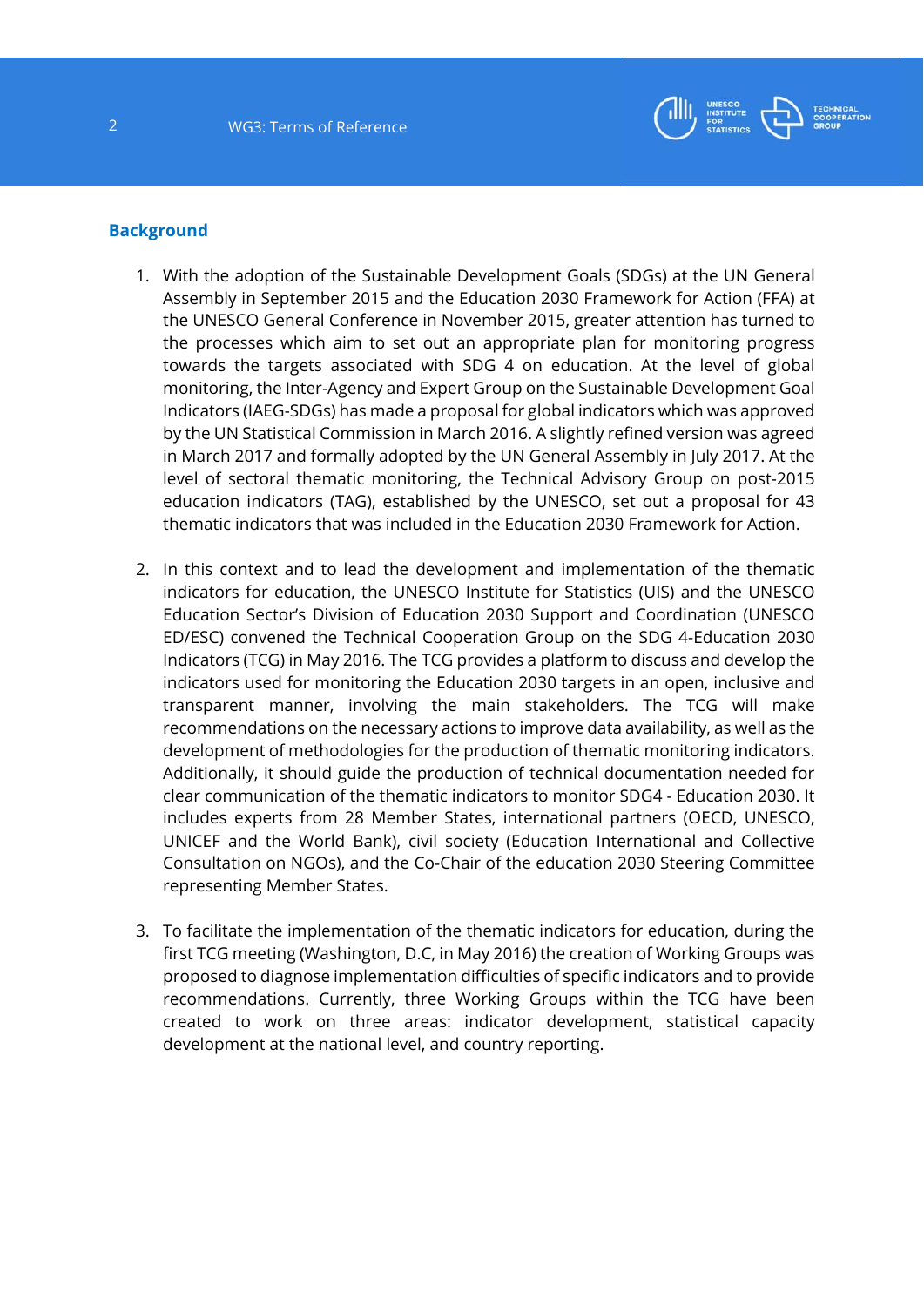

- 4. Given the complexity and breadth of goals and targets for the SDG, and the need to assess national trends in the context of monitoring progress towards the goals, there is a need to define common principles and guidelines for data reporting by countries, data validation and data sharing/dissemination on internationally-comparable SDG indicators which are part of both global and thematic indicator frameworks.
- 5. There are three broad imperatives that are relevant at both national and international levels that justify the need for articulating a comprehensive set of standards for data reporting, validation and presenting statistics and metadata for publication. These concern the need to improve data quality – in all its dimensions, the need for transparency regarding the flow of data from data collection to indicator publication and to minimise the burden on countries when reporting data and metadata to international organisations.
- 6. Finally, it is vital to develop and adopt a common set of global indicator reporting criteria in the context of closer integration and co-ordination across international organizations. All international organizations are committed to improve the quality, coverage, transparency, and reporting of all indicators in order to enhance a coherent global monitoring of all SDGs. To achieve this end, organizations will continue to work through the IAEG-SDGs, in coordination with the United Nations Statistics Division (UNSD) and in accordance with the guidance provided by Member States through the UN Statistical Commission (UNSC) (see Appendix A for documentation).

# **Principles to guide the activities of Working Group 3 on data reporting, validation and dissemination**

- 7. This process starts from defining key guidelines and principles for data sharing, data validation and reporting. These principles are:
	- a. Transparency of the processes through which data are reported from national organizations to regional and international organizations, validated and finally published as indicators.
	- b. Efficiency of coordination between the many actors that provide, process and publish SDG 4 data, requiring clear communication between these actors, and the reduction of response burden for countries.
	- c. Ensure that the data and supporting metadata comply with the principles that guide statistical activities and respect the quality frameworks developed by the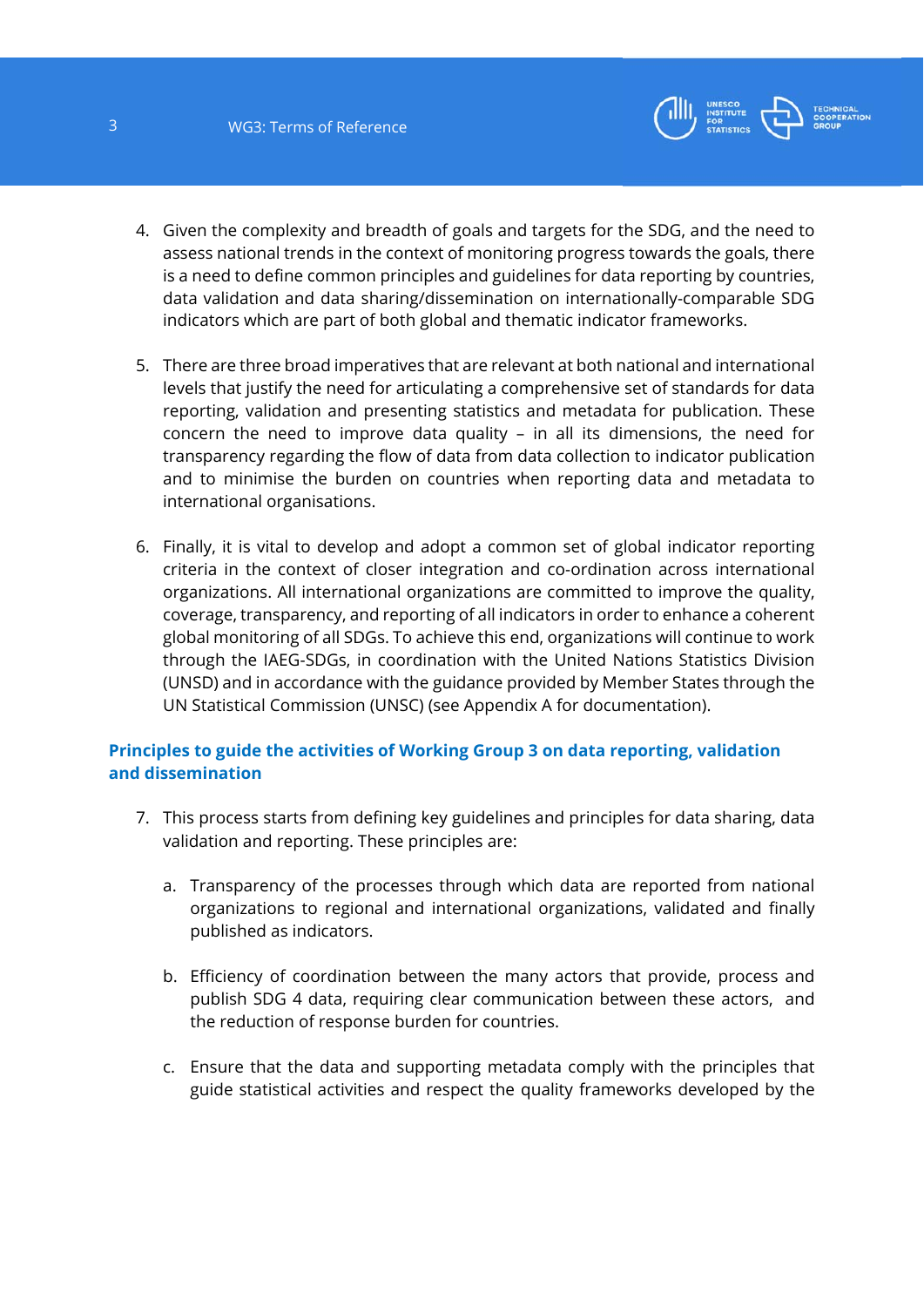

UN system Coordination Committee of Statistical Activities (CCSA) (see Appendix A for an example of a quality framework);

- d. Achieve and maintain public trust in official statistics through objective, transparent and professionally independent work by respecting the adopted set of Fundamental Principles of Official Statistics, the Principles Governing International Statistical Activities and other important standards (see Appendix A);
- e. Identify approaches, including through capacity-building where needed, to ensure countries' reporting of quality data for all Sustainable Development Goals.

## **Objectives and tasks**

- 8. The objectives of the Working Group on Data Reporting, Validation and Dissemination include the following:
	- a. Increase the transparency of the flow of information from data collection to indicator publication, including clear identification of decision-making processes and the actors involved in this data flow.
	- b. Ensure that the data reporting process includes adequate metadata and clear communication of timelines and deliverables to ensure effective data validation
	- c. Ensure that there is a well-defined process whereby countries may choose to opt out of a chosen indicator because it is not relevant in that context
	- d. Ensure that there is clear communication between the international agencies that publish SDG 4 indicators and the national entities that supply the data, including adequate time and documentation for comments and feedback.
	- e. Ensure effective coordination within the international statistical system and between the international and national statistical systems by providing common and shared guidelines for defining concepts and definitions, data collection, processing and reporting practices; and define principles for effective and efficient data reporting system from the national to international level.

## **Membership**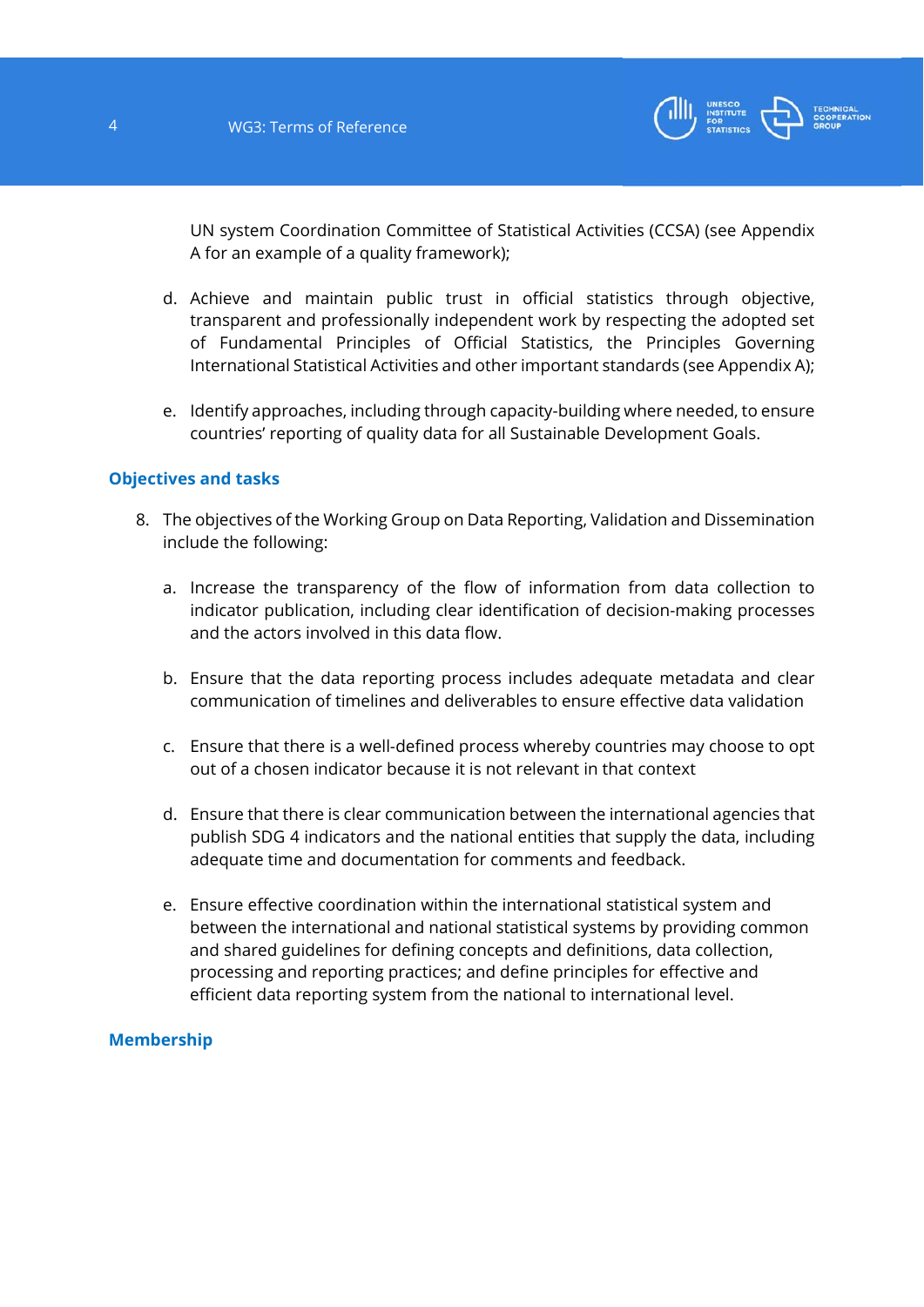

- 9. The Working Group consists of six to ten members, including three to seven member countries, one representative from civil society, one multilateral partner agency (both members of the TCG), and one representative from the UIS. Regional and organizational diversity is desirable.
- 10. The countries that are not presently members of the TCG but are members of the SDG-Education 2030 Steering Committee can be invited to join the Working Group to act for underrepresented regions in the TCG.
- 11. The Working Group will be chaired by a member country elected by the members of the Working Group.

## **Roles and responsibilities of members**

- 12. The roles and responsibilities of the Working Group members include:
	- a. Commit sufficient time and effort to achieve the tasks described in the terms of reference and additional tasks proposed by the Working Group and by the TCG.
	- b. Contribute towards successful communication and positive motivation among the Working Group members.
	- c. Link, harmonise, and coordinate with other TCG Working Groups to improve outcomes and efficiency.
- 13. The Chair of the Working Group and the UIS representative are responsible for meeting agendas and for supplying background information needed for discussions or for decision making. The Chair can request support from the TCG Secretariat – the UIS.

## **Governance**

14. The Working Group will work under the auspices of the TCG and work closely with the designated UIS representative. The Working Group will report to the whole TCG at each meeting.

## **Organization of the work**

15. The Working Group may work via electronic exchanges (e.g., emails, conference calls, UNESTEAM--a UIS maintained online workspace). The group should conduct its work in an open, inclusive, transparent and coordinated manner. The group may invite or consult experts, as appropriate, to contribute their expertise and experiences on the different areas to help achieve the objectives.